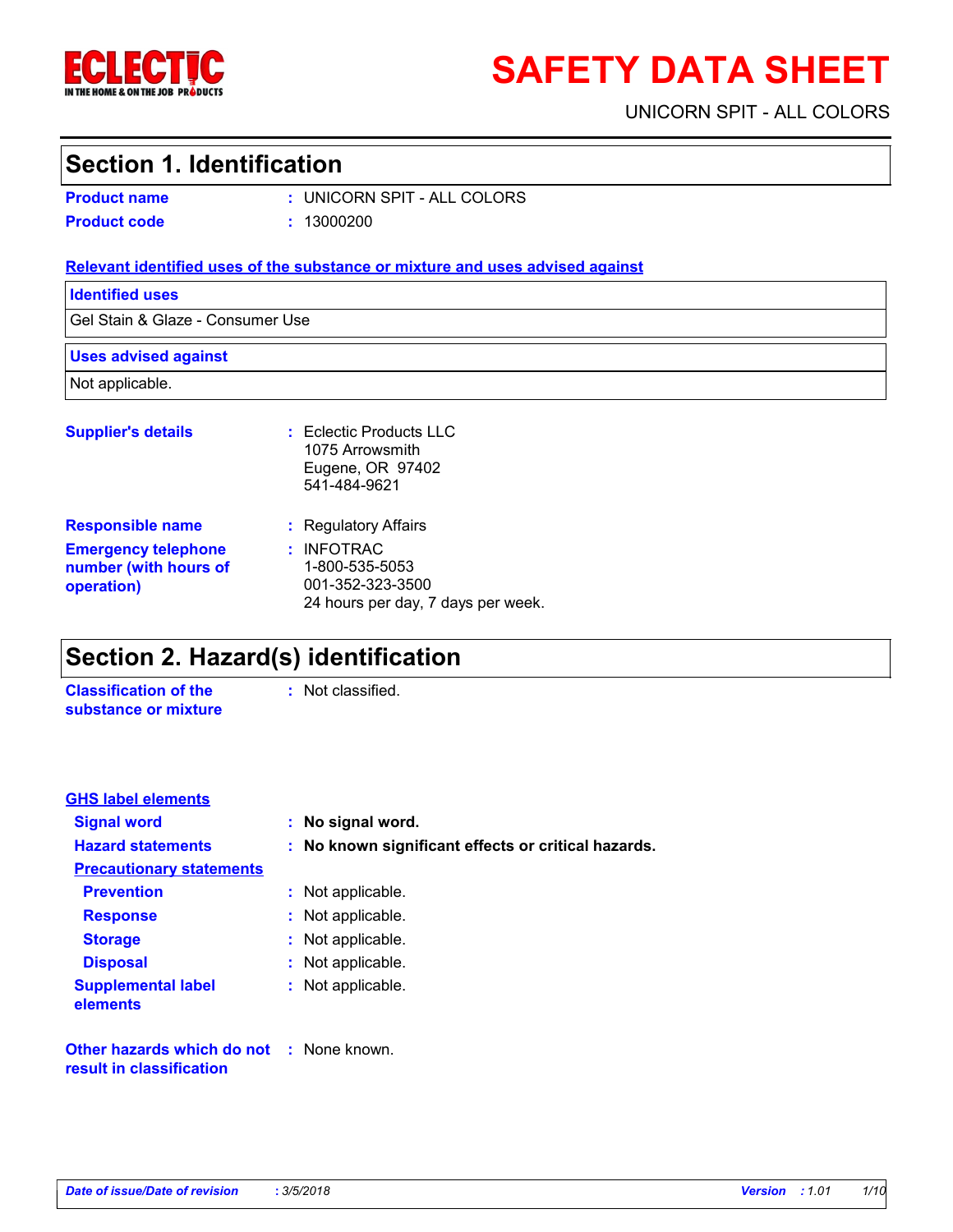# **Section 3. Composition and ingredient information**

#### **Substance/mixture :**

#### **Other means of identification**

- : Mixture
	- **:** Not available.

| <b>Ingredient name</b>  | $\%$ (w/w) | <b>CAS number</b> |
|-------------------------|------------|-------------------|
| propane-1,2-diol        | ~10        | 57-55-6           |
| glass, oxide, chemicals | ∣≤3        | 65997-17-3        |

**There are no additional ingredients present which, within the current knowledge of the supplier and in the concentrations applicable, are classified as hazardous to health or the environment and hence require reporting in this section.**

**Occupational exposure limits, if available, are listed in Section 8.**

### **Section 4. First aid measures**

#### **Description of necessary first aid measures**

| <b>Eye contact</b>  | : Immediately flush eyes with plenty of water, occasionally lifting the upper and lower<br>eyelids. Check for and remove any contact lenses. Get medical attention if irritation<br>occurs.                                                                                                                                                               |
|---------------------|-----------------------------------------------------------------------------------------------------------------------------------------------------------------------------------------------------------------------------------------------------------------------------------------------------------------------------------------------------------|
| <b>Inhalation</b>   | : Remove person to fresh air and keep at rest in a position comfortable for breathing.<br>Get medical attention if symptoms occur.                                                                                                                                                                                                                        |
| <b>Skin contact</b> | : Flush contaminated skin with plenty of water. Remove contaminated clothing and<br>shoes. Get medical attention if symptoms occur.                                                                                                                                                                                                                       |
| <b>Ingestion</b>    | : Wash out mouth with water. Remove person to fresh air and keep at rest in a<br>position comfortable for breathing. If material has been swallowed and the exposed<br>person is conscious, give small quantities of water to drink. Do not induce vomiting<br>unless directed to do so by medical personnel. Get medical attention if symptoms<br>occur. |

#### **Most important symptoms/effects, acute and delayed**

| <b>Potential acute health effects</b> |                                                     |  |  |  |
|---------------------------------------|-----------------------------------------------------|--|--|--|
|                                       | : No known significant effects or critical hazards. |  |  |  |
|                                       | : No known significant effects or critical hazards. |  |  |  |
|                                       | : No known significant effects or critical hazards. |  |  |  |
|                                       | : No known significant effects or critical hazards. |  |  |  |
| Over-exposure signs/symptoms          |                                                     |  |  |  |
|                                       | : No specific data.                                 |  |  |  |
|                                       | : No specific data.                                 |  |  |  |
|                                       | : No specific data.                                 |  |  |  |
|                                       | : No specific data.                                 |  |  |  |
|                                       |                                                     |  |  |  |
|                                       |                                                     |  |  |  |

| Indication of immediate medical attention and special treatment needed, if necessary |                                                                                                                                |  |  |
|--------------------------------------------------------------------------------------|--------------------------------------------------------------------------------------------------------------------------------|--|--|
| <b>Notes to physician</b>                                                            | : Treat symptomatically. Contact poison treatment specialist immediately if large<br>quantities have been ingested or inhaled. |  |  |
| <b>Specific treatments</b>                                                           | : No specific treatment.                                                                                                       |  |  |
| <b>Protection of first-aiders</b>                                                    | : No action shall be taken involving any personal risk or without suitable training.                                           |  |  |

#### **See toxicological information (Section 11)**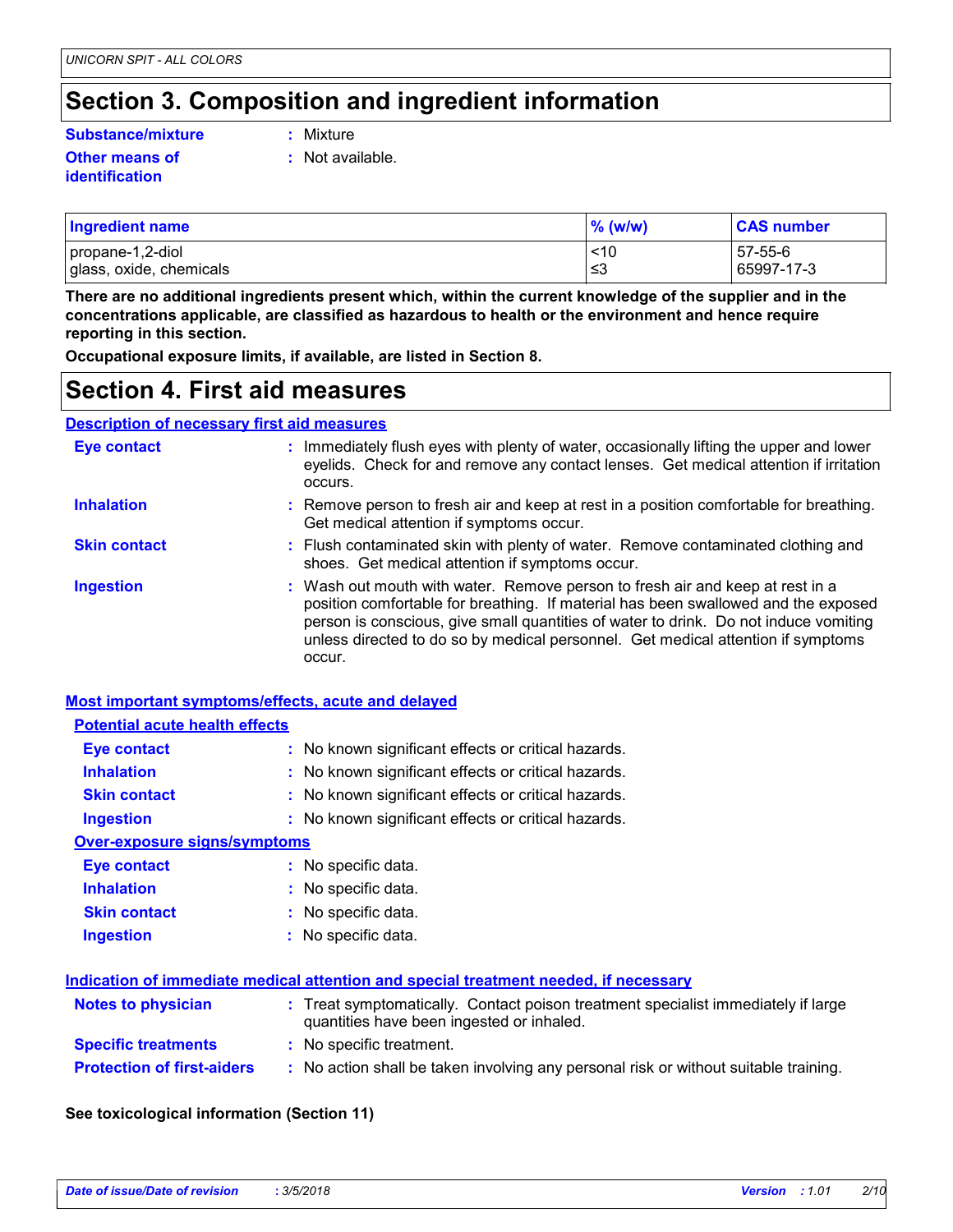# **Section 5. Fire-fighting measures**

| <b>Extinguishing media</b>                               |                                                                                                                                                                                                     |
|----------------------------------------------------------|-----------------------------------------------------------------------------------------------------------------------------------------------------------------------------------------------------|
| <b>Suitable extinguishing</b><br>media                   | : Use an extinguishing agent suitable for the surrounding fire.                                                                                                                                     |
| Unsuitable extinguishing<br>media                        | : None known.                                                                                                                                                                                       |
| <b>Specific hazards arising</b><br>from the chemical     | : In a fire or if heated, a pressure increase will occur and the container may burst.                                                                                                               |
| <b>Hazardous thermal</b><br>decomposition products       | : Decomposition products may include the following materials:<br>carbon dioxide<br>carbon monoxide                                                                                                  |
| <b>Special protective actions</b><br>for fire-fighters   | : Promptly isolate the scene by removing all persons from the vicinity of the incident if<br>there is a fire. No action shall be taken involving any personal risk or without<br>suitable training. |
| <b>Special protective</b><br>equipment for fire-fighters | : Fire-fighters should wear appropriate protective equipment and self-contained<br>breathing apparatus (SCBA) with a full face-piece operated in positive pressure<br>mode.                         |

# **Section 6. Accidental release measures**

|                                                       | <b>Personal precautions, protective equipment and emergency procedures</b>                                                                                                                                                                                                                                                                                                                                                                                                                                                                                                                  |
|-------------------------------------------------------|---------------------------------------------------------------------------------------------------------------------------------------------------------------------------------------------------------------------------------------------------------------------------------------------------------------------------------------------------------------------------------------------------------------------------------------------------------------------------------------------------------------------------------------------------------------------------------------------|
| For non-emergency<br>personnel                        | : No action shall be taken involving any personal risk or without suitable training.<br>Evacuate surrounding areas. Keep unnecessary and unprotected personnel from<br>entering. Do not touch or walk through spilled material. Put on appropriate<br>personal protective equipment.                                                                                                                                                                                                                                                                                                        |
| For emergency responders                              | : If specialized clothing is required to deal with the spillage, take note of any<br>information in Section 8 on suitable and unsuitable materials. See also the<br>information in "For non-emergency personnel".                                                                                                                                                                                                                                                                                                                                                                           |
| <b>Environmental precautions</b>                      | : Avoid dispersal of spilled material and runoff and contact with soil, waterways,<br>drains and sewers. Inform the relevant authorities if the product has caused<br>environmental pollution (sewers, waterways, soil or air).                                                                                                                                                                                                                                                                                                                                                             |
| Methods and materials for containment and cleaning up |                                                                                                                                                                                                                                                                                                                                                                                                                                                                                                                                                                                             |
| <b>Small spill</b>                                    | : Stop leak if without risk. Move containers from spill area. Dilute with water and mop<br>up if water-soluble. Alternatively, or if water-insoluble, absorb with an inert dry<br>material and place in an appropriate waste disposal container. Dispose of via a<br>licensed waste disposal contractor.                                                                                                                                                                                                                                                                                    |
| <b>Large spill</b>                                    | : Stop leak if without risk. Move containers from spill area. Prevent entry into sewers,<br>water courses, basements or confined areas. Wash spillages into an effluent<br>treatment plant or proceed as follows. Contain and collect spillage with non-<br>combustible, absorbent material e.g. sand, earth, vermiculite or diatomaceous earth<br>and place in container for disposal according to local regulations (see Section 13).<br>Dispose of via a licensed waste disposal contractor. Note: see Section 1 for<br>emergency contact information and Section 13 for waste disposal. |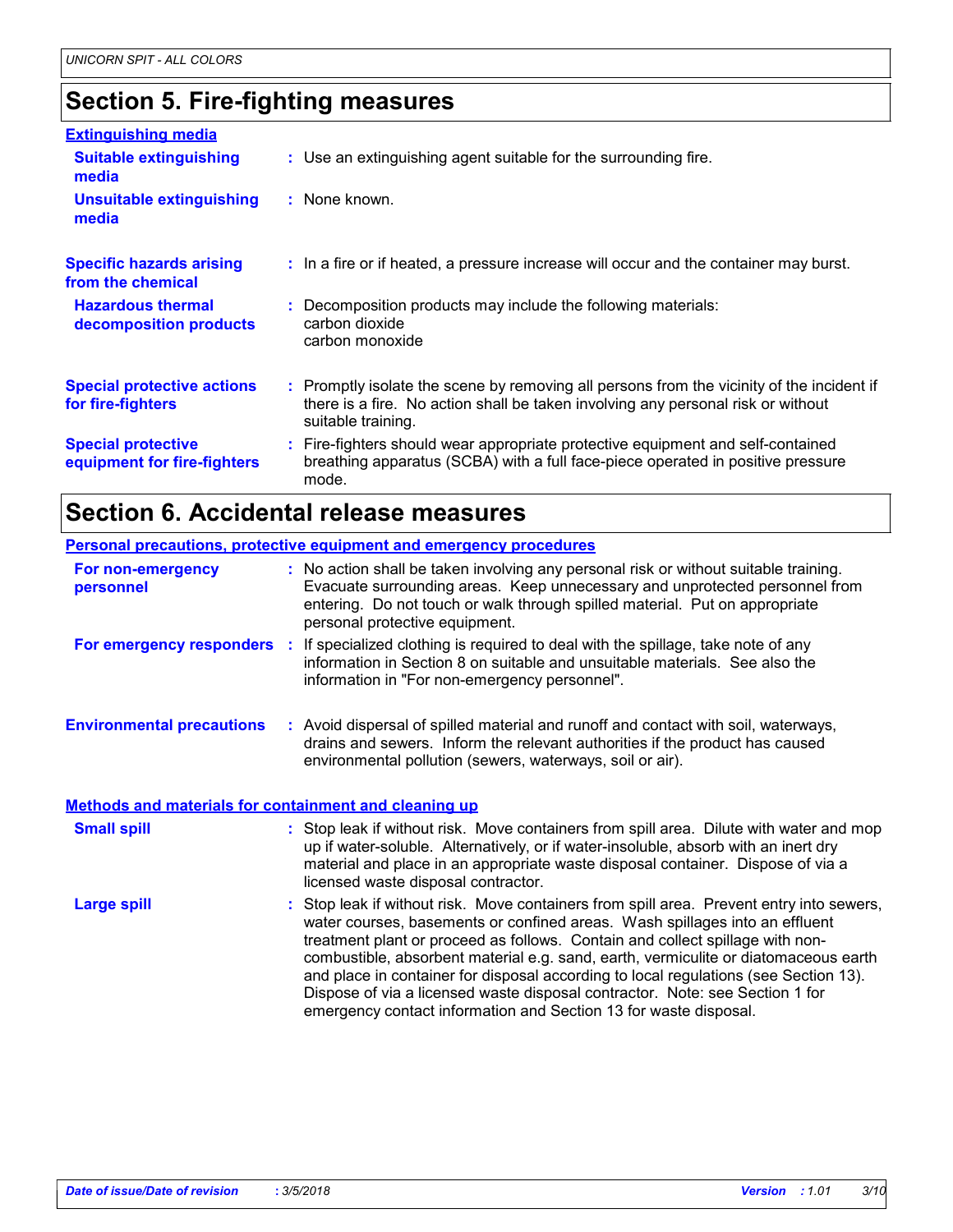# **Section 7. Handling and storage**

| <b>Precautions for safe handling</b>                                             |                                                                                                                                                                                                                                                                                                                                                                                                                                                                                                                                                                                    |
|----------------------------------------------------------------------------------|------------------------------------------------------------------------------------------------------------------------------------------------------------------------------------------------------------------------------------------------------------------------------------------------------------------------------------------------------------------------------------------------------------------------------------------------------------------------------------------------------------------------------------------------------------------------------------|
| <b>Protective measures</b>                                                       | : Put on appropriate personal protective equipment (see Section 8).                                                                                                                                                                                                                                                                                                                                                                                                                                                                                                                |
| <b>Advice on general</b><br>occupational hygiene                                 | : Eating, drinking and smoking should be prohibited in areas where this material is<br>handled, stored and processed. Workers should wash hands and face before<br>eating, drinking and smoking. Remove contaminated clothing and protective<br>equipment before entering eating areas. See also Section 8 for additional<br>information on hygiene measures.                                                                                                                                                                                                                      |
| <b>Conditions for safe storage,</b><br>including any<br><i>incompatibilities</i> | : Store in accordance with local regulations. Store in original container protected<br>from direct sunlight in a dry, cool and well-ventilated area, away from incompatible<br>materials (see Section 10) and food and drink. Keep container tightly closed and<br>sealed until ready for use. Containers that have been opened must be carefully<br>resealed and kept upright to prevent leakage. Do not store in unlabeled containers.<br>Use appropriate containment to avoid environmental contamination. See Section 10<br>for incompatible materials before handling or use. |

# **Section 8. Exposure controls and personal protection**

#### **Control parameters**

| <b>Ingredient name</b>                            | <b>Exposure limits</b>                                                                                                                                                                                                                                                                                                                                                                            |
|---------------------------------------------------|---------------------------------------------------------------------------------------------------------------------------------------------------------------------------------------------------------------------------------------------------------------------------------------------------------------------------------------------------------------------------------------------------|
| propane-1,2-diol                                  | Safe Work Australia (Australia, 1/2014).<br>TWA: 10 mg/m <sup>3</sup> 8 hours. Form: Particulate<br>TWA: 474 mg/m <sup>3</sup> 8 hours. Form: Vapor and particulates<br>TWA: 150 ppm 8 hours. Form: Vapor and particulates                                                                                                                                                                        |
| glass, oxide, chemicals                           | ACGIH TLV (United States, 3/2017).<br>TWA: 5 mg/m <sup>3</sup> 8 hours. Form: Inhalable fraction<br>TWA: 1 f/cc 8 hours. Form: Respirable fibers: length greater than 5 uM; aspect<br>ratio equal to or greater than 3:1 as determined by the membrane filter method at<br>400-450X magnification (4-mm objective) phase contrast illumination.                                                   |
| <b>Appropriate engineering</b><br><b>controls</b> | : Good general ventilation should be sufficient to control worker exposure to airborne<br>contaminants.                                                                                                                                                                                                                                                                                           |
| <b>Environmental exposure</b><br>controls         | Emissions from ventilation or work process equipment should be checked to ensure<br>they comply with the requirements of environmental protection legislation. In some<br>cases, fume scrubbers, filters or engineering modifications to the process<br>equipment will be necessary to reduce emissions to acceptable levels.                                                                     |
| <b>Individual protection measures</b>             |                                                                                                                                                                                                                                                                                                                                                                                                   |
| <b>Hygiene measures</b>                           | : Wash hands, forearms and face thoroughly after handling chemical products, before<br>eating, smoking and using the lavatory and at the end of the working period.<br>Appropriate techniques should be used to remove potentially contaminated clothing.<br>Wash contaminated clothing before reusing. Ensure that eyewash stations and<br>safety showers are close to the workstation location. |
| <b>Eye/face protection</b>                        | Safety eyewear complying with an approved standard should be used when a risk<br>assessment indicates this is necessary to avoid exposure to liquid splashes, mists,<br>gases or dusts. If contact is possible, the following protection should be worn,<br>unless the assessment indicates a higher degree of protection: chemical splash<br>goggles.                                            |
| <b>Skin protection</b>                            |                                                                                                                                                                                                                                                                                                                                                                                                   |

#### **Occupational exposure limits**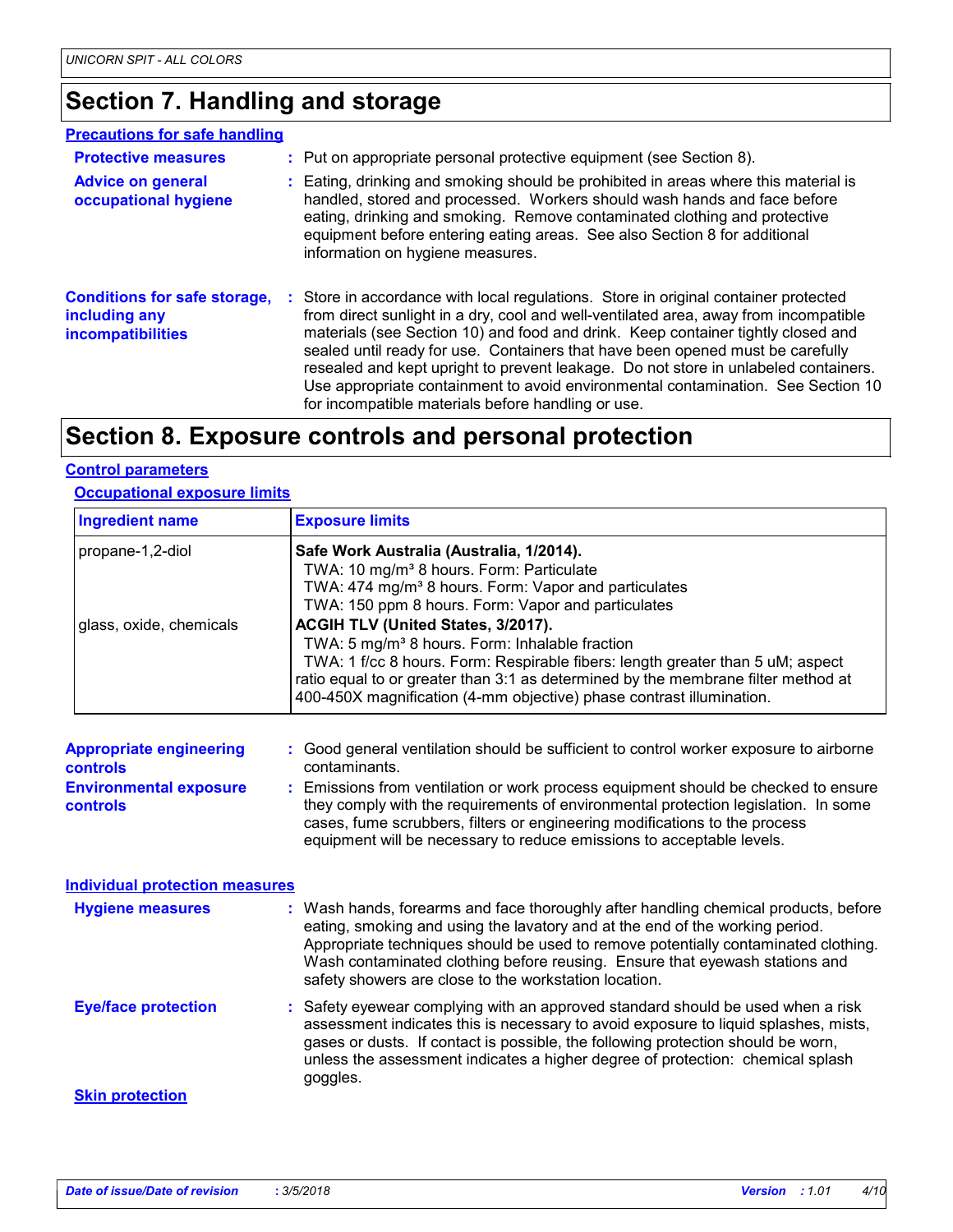# **Section 8. Exposure controls and personal protection**

| <b>Hand protection</b>        | : Chemical-resistant, impervious gloves complying with an approved standard should<br>be worn at all times when handling chemical products if a risk assessment indicates<br>this is necessary. Considering the parameters specified by the glove manufacturer,<br>check during use that the gloves are still retaining their protective properties. It<br>should be noted that the time to breakthrough for any glove material may be<br>different for different glove manufacturers. In the case of mixtures, consisting of<br>several substances, the protection time of the gloves cannot be accurately<br>estimated. |
|-------------------------------|---------------------------------------------------------------------------------------------------------------------------------------------------------------------------------------------------------------------------------------------------------------------------------------------------------------------------------------------------------------------------------------------------------------------------------------------------------------------------------------------------------------------------------------------------------------------------------------------------------------------------|
| <b>Body protection</b>        | : Personal protective equipment for the body should be selected based on the task<br>being performed and the risks involved and should be approved by a specialist<br>before handling this product.                                                                                                                                                                                                                                                                                                                                                                                                                       |
| <b>Other skin protection</b>  | : Appropriate footwear and any additional skin protection measures should be<br>selected based on the task being performed and the risks involved and should be<br>approved by a specialist before handling this product.                                                                                                                                                                                                                                                                                                                                                                                                 |
| <b>Respiratory protection</b> | Based on the hazard and potential for exposure, select a respirator that meets the<br>appropriate standard or certification. Respirators must be used according to a<br>respiratory protection program to ensure proper fitting, training, and other important<br>aspects of use.                                                                                                                                                                                                                                                                                                                                         |

# **Section 9. Physical and chemical properties**

| <b>Appearance</b>                                 |                                                          |
|---------------------------------------------------|----------------------------------------------------------|
| <b>Physical state</b>                             | : Liquid.                                                |
| <b>Color</b>                                      | : Various                                                |
| <b>Odor</b>                                       | : Jasmine-like. Lemon-like.                              |
| <b>Odor threshold</b>                             | : Not available.                                         |
| рH                                                | : Not available.                                         |
| <b>Melting point</b>                              | : Not available.                                         |
| <b>Boiling point</b>                              | : $>100^{\circ}$ C ( $>212^{\circ}$ F)                   |
| <b>Flash point</b>                                | : Not available.                                         |
| <b>Evaporation rate</b>                           | $:$ <1 (ether (anhydrous) = 1)                           |
| <b>Flammability (solid, gas)</b>                  | : Not available.                                         |
| Lower and upper explosive<br>(flammable) limits   | $:$ Not available.                                       |
| <b>Vapor pressure</b>                             | $: 2.7$ kPa (20 mm Hg) [room temperature]                |
| <b>Vapor density</b>                              | : $>1$ [Air = 1]                                         |
| <b>Relative density</b>                           | $: 1.01$ to 1.17                                         |
| <b>Solubility</b>                                 | : Easily soluble in the following materials: cold water. |
| <b>Partition coefficient: n-</b><br>octanol/water | : Not available.                                         |
| <b>Auto-ignition temperature</b>                  | : Not available.                                         |
| <b>Decomposition temperature</b>                  | $:$ Not available.                                       |
| <b>Viscosity</b>                                  | : Not available.                                         |
| Flow time (ISO 2431)                              | : Not available.                                         |
|                                                   |                                                          |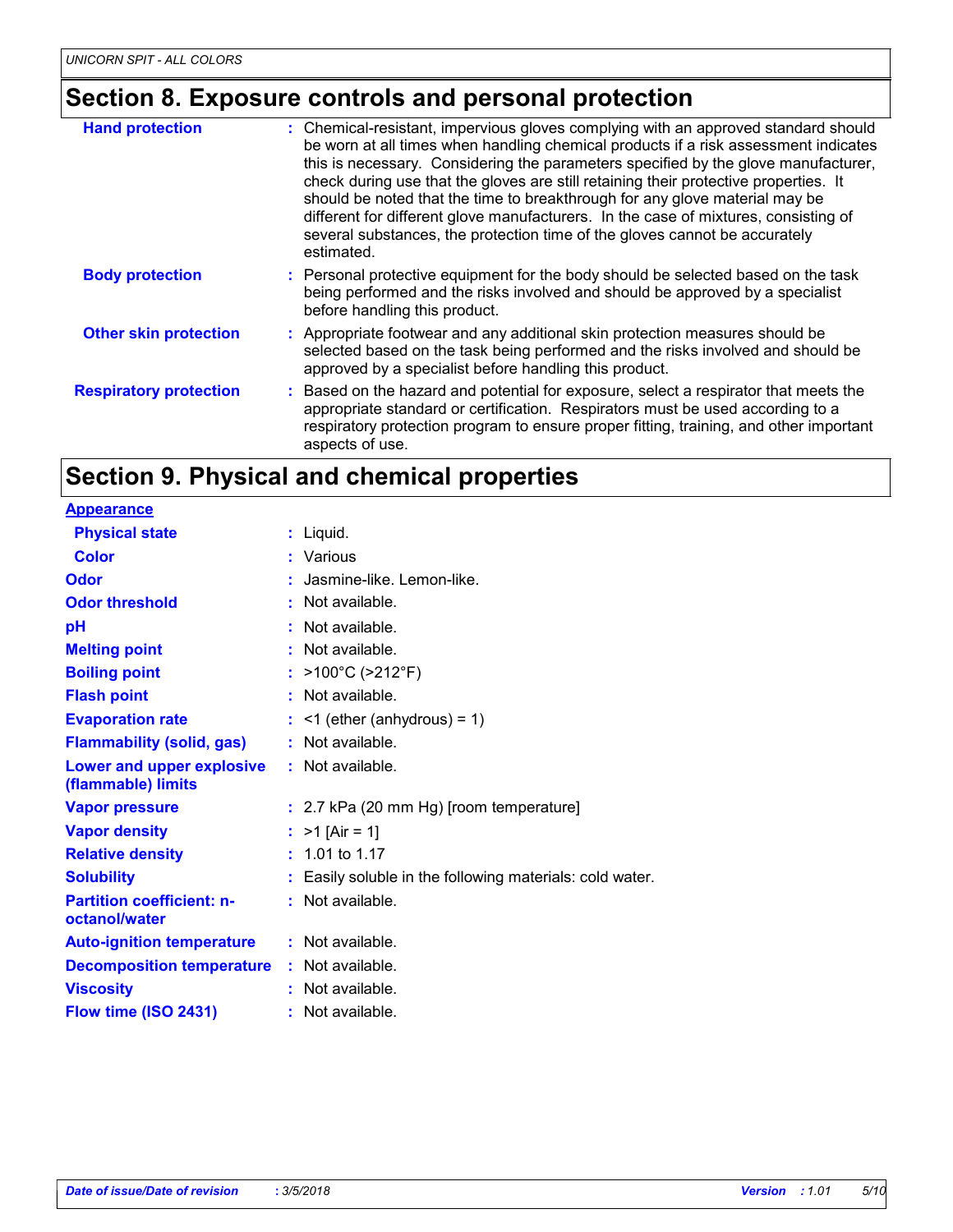# **Section 10. Stability and reactivity**

| <b>Hazardous decomposition</b><br>products   | : Under normal conditions of storage and use, hazardous decomposition products<br>should not be produced. |
|----------------------------------------------|-----------------------------------------------------------------------------------------------------------|
| <b>Incompatible materials</b>                | : No specific data.                                                                                       |
| <b>Conditions to avoid</b>                   | : No specific data.                                                                                       |
| <b>Possibility of hazardous</b><br>reactions | : Under normal conditions of storage and use, hazardous reactions will not occur.                         |
| <b>Chemical stability</b>                    | : The product is stable.                                                                                  |
| <b>Reactivity</b>                            | : No specific test data related to reactivity available for this product or its ingredients.              |

# **Section 11. Toxicological information**

#### **Information on toxicological effects**

#### **Acute toxicity**

| <b>Product/ingredient name</b> | Result      | <b>Species</b> | <b>Dose</b> | <b>Exposure</b> |
|--------------------------------|-------------|----------------|-------------|-----------------|
| propane-1,2-diol               | LD50 Dermal | Rabbit         | 20800 mg/kg |                 |
|                                | LD50 Oral   | Rat            | $20$ g/kg   |                 |
| glass, oxide, chemicals        | LD50 Oral   | Rat            | 2000 mg/kg  |                 |

#### **Irritation/Corrosion**

| <b>Product/ingredient name</b> | <b>Result</b>            | <b>Species</b> | <b>Score</b> | <b>Exposure</b>                      | <b>Observation</b>       |
|--------------------------------|--------------------------|----------------|--------------|--------------------------------------|--------------------------|
| propane-1,2-diol               | Eyes - Mild irritant     | Rabbit         |              | 24 hours 500                         |                          |
|                                | Eyes - Mild irritant     | Rabbit         |              | milligrams<br>100                    |                          |
|                                | Skin - Moderate irritant | Child          |              | milligrams<br>96 hours 30<br>Percent | $\overline{\phantom{a}}$ |
|                                | Skin - Mild irritant     | <b>Human</b>   |              | continuous<br>168 hours              |                          |
|                                |                          |                |              | 500<br>milligrams                    |                          |
|                                | Skin - Moderate irritant | <b>Human</b>   |              | 72 hours 104<br>milligrams           | $\overline{\phantom{a}}$ |
|                                | Skin - Mild irritant     | Woman          |              | <b>Intermittent</b><br>96 hours 30   | $\overline{\phantom{a}}$ |
|                                |                          |                |              | Percent                              |                          |

#### **Sensitization**

Not available.

#### **Mutagenicity**

Not available.

#### **Carcinogenicity**

Not available.

#### **Reproductive toxicity**

Not available.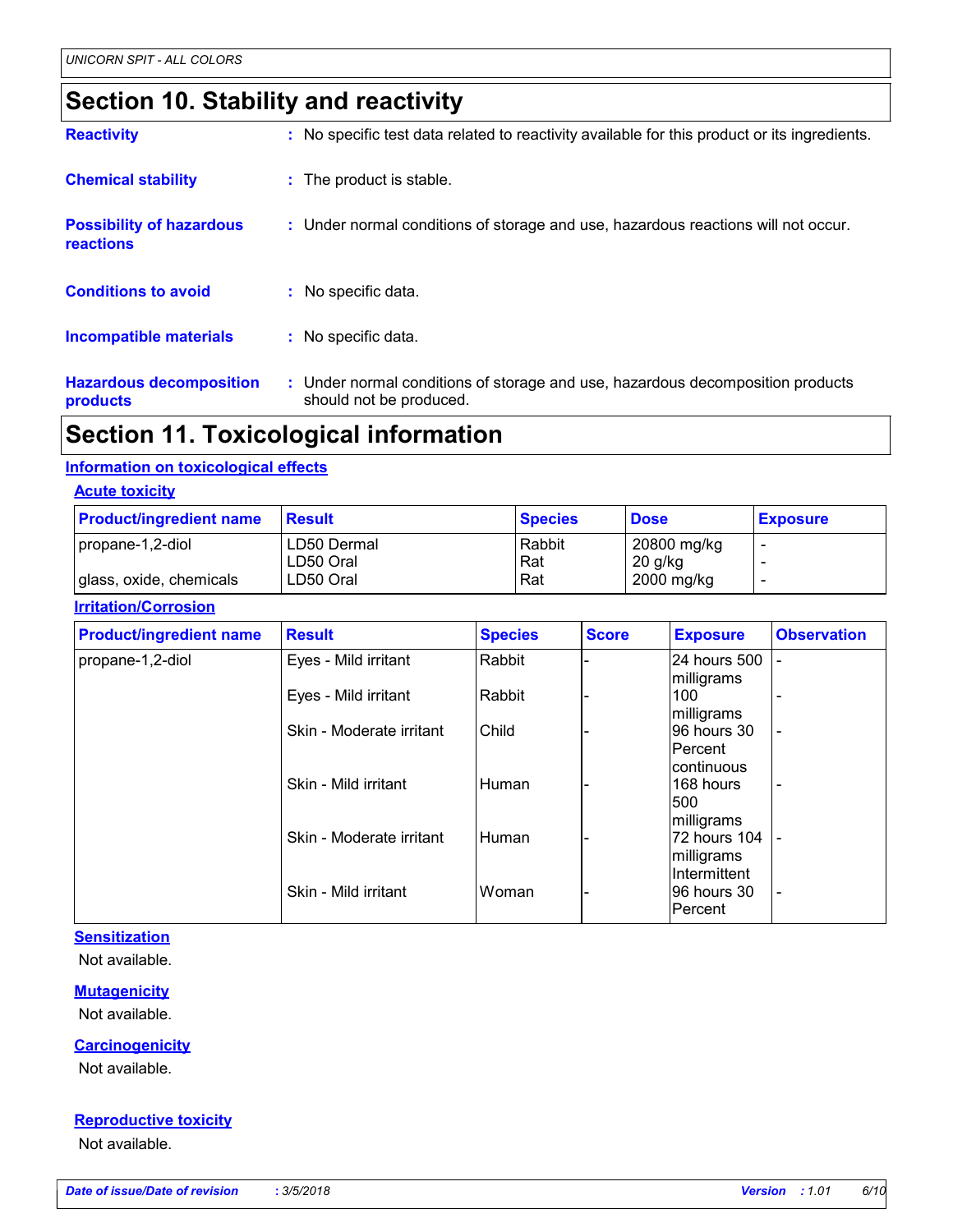## **Section 11. Toxicological information**

#### Not available. **Teratogenicity** Not available. **Information on the likely routes of exposure Inhalation <b>:** No known significant effects or critical hazards. **Ingestion :** No known significant effects or critical hazards. **Skin contact :** No known significant effects or critical hazards. **Eye contact :** No known significant effects or critical hazards. **General :** No known significant effects or critical hazards. **Carcinogenicity** : No known significant effects or critical hazards. **Mutagenicity :** No known significant effects or critical hazards. **Teratogenicity :** No known significant effects or critical hazards. **Developmental effects :** No known significant effects or critical hazards. **Symptoms related to the physical, chemical and toxicological characteristics Skin contact Ingestion Inhalation :** No specific data. No specific data. **:** No specific data. **: Eye contact :** No specific data. **Potential chronic health effects Delayed and immediate effects and also chronic effects from short and long term exposure Specific target organ toxicity (single exposure) Specific target organ toxicity (repeated exposure)** Not available. Not available. **Aspiration hazard** Not available. **:** Routes of entry anticipated: Dermal, Inhalation. **Potential acute health effects Potential immediate effects :** Not available. **Short term exposure Potential delayed effects :** Not available. **Potential immediate effects :** Not available. **Long term exposure Potential delayed effects :** Not available.

**Fertility effects :** No known significant effects or critical hazards.

**Numerical measures of toxicity Acute toxicity estimates**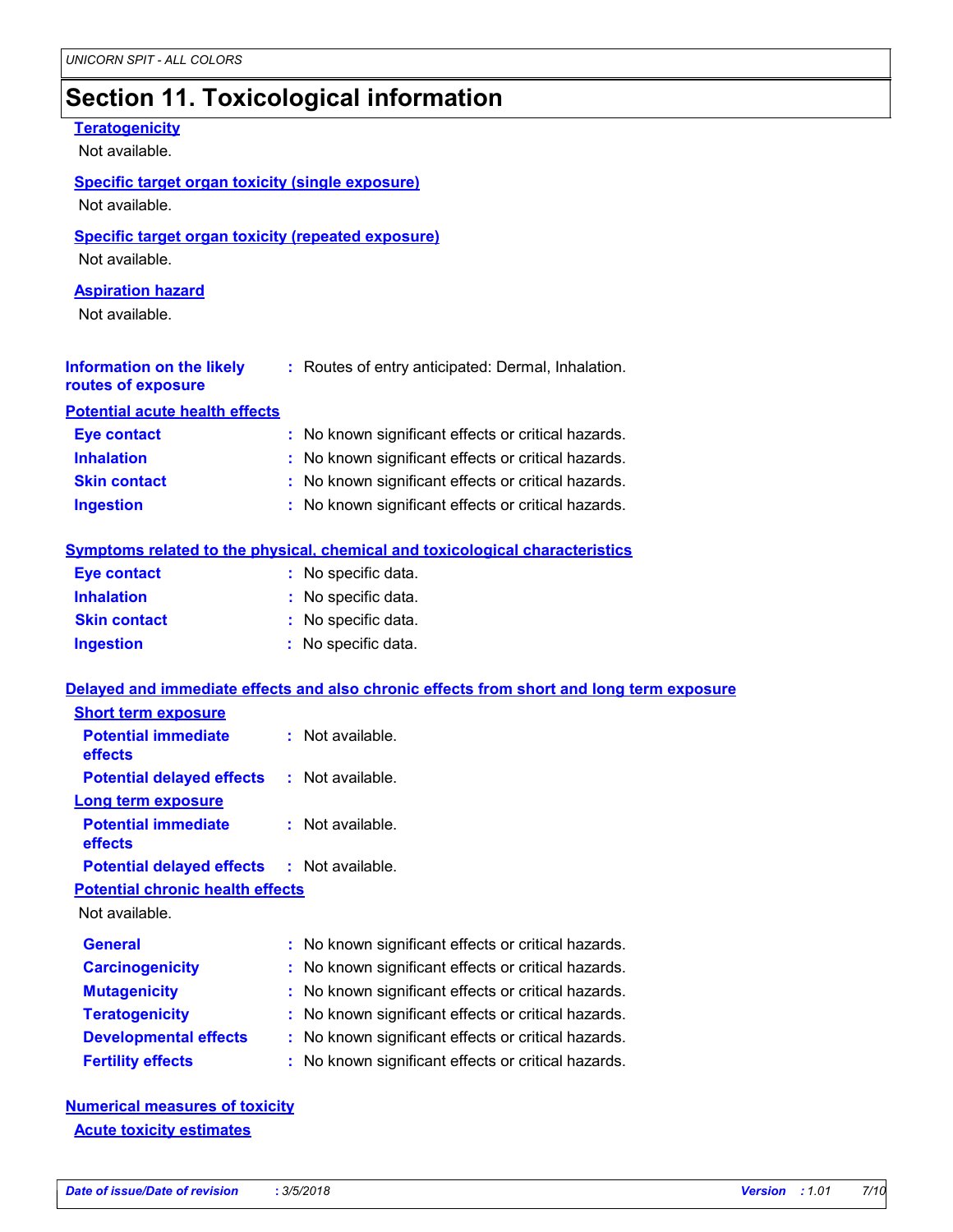## **Section 11. Toxicological information**

| Route | <b>ATE value</b> |
|-------|------------------|
| Oral  | 140706.3 mg/kg   |

## **Section 12. Ecological information**

| <b>Toxicity</b>                                                                                             |                                    |                                                                                        |                                  |  |  |  |
|-------------------------------------------------------------------------------------------------------------|------------------------------------|----------------------------------------------------------------------------------------|----------------------------------|--|--|--|
| <b>Product/ingredient name</b>                                                                              | <b>Result</b>                      | <b>Species</b>                                                                         | <b>Exposure</b>                  |  |  |  |
| EC50 19000 mg/l<br>propane-1,2-diol<br>Acute EC50 >110 ppm Fresh water<br>Acute LC50 1000 mg/l Marine water |                                    | Algae<br>Daphnia - Daphnia magna<br>Crustaceans -<br>Chaetogammarus marinus -<br>Young | 96 hours<br>48 hours<br>48 hours |  |  |  |
|                                                                                                             | Acute LC50 710000 µg/l Fresh water | Fish - Pimephales promelas                                                             | 96 hours                         |  |  |  |

#### **Persistence and degradability**

Not available.

#### **Bioaccumulative potential**

| <b>Product/ingredient name</b> | ∣ LoqP <sub>ow</sub> | BCI | <b>Potential</b> |
|--------------------------------|----------------------|-----|------------------|
| propane-1,2-diol               | . .07                |     | low              |

#### **Mobility in soil**

**Soil/water partition coefficient (KOC) :** Not available.

**Other adverse effects** : No known significant effects or critical hazards.

### **Section 13. Disposal considerations**

| <b>Disposal methods</b> | : The generation of waste should be avoided or minimized wherever possible.<br>Disposal of this product, solutions and any by-products should at all times comply<br>with the requirements of environmental protection and waste disposal legislation<br>and any regional local authority requirements. Dispose of surplus and non-<br>recyclable products via a licensed waste disposal contractor. Waste should not be<br>disposed of untreated to the sewer unless fully compliant with the requirements of |
|-------------------------|----------------------------------------------------------------------------------------------------------------------------------------------------------------------------------------------------------------------------------------------------------------------------------------------------------------------------------------------------------------------------------------------------------------------------------------------------------------------------------------------------------------|
|                         | all authorities with jurisdiction. Waste packaging should be recycled. Incineration or<br>landfill should only be considered when recycling is not feasible. This material and<br>its container must be disposed of in a safe way. Empty containers or liners may<br>retain some product residues. Avoid dispersal of spilled material and runoff and<br>contact with soil, waterways, drains and sewers.                                                                                                      |

# **Section 14. Transport information**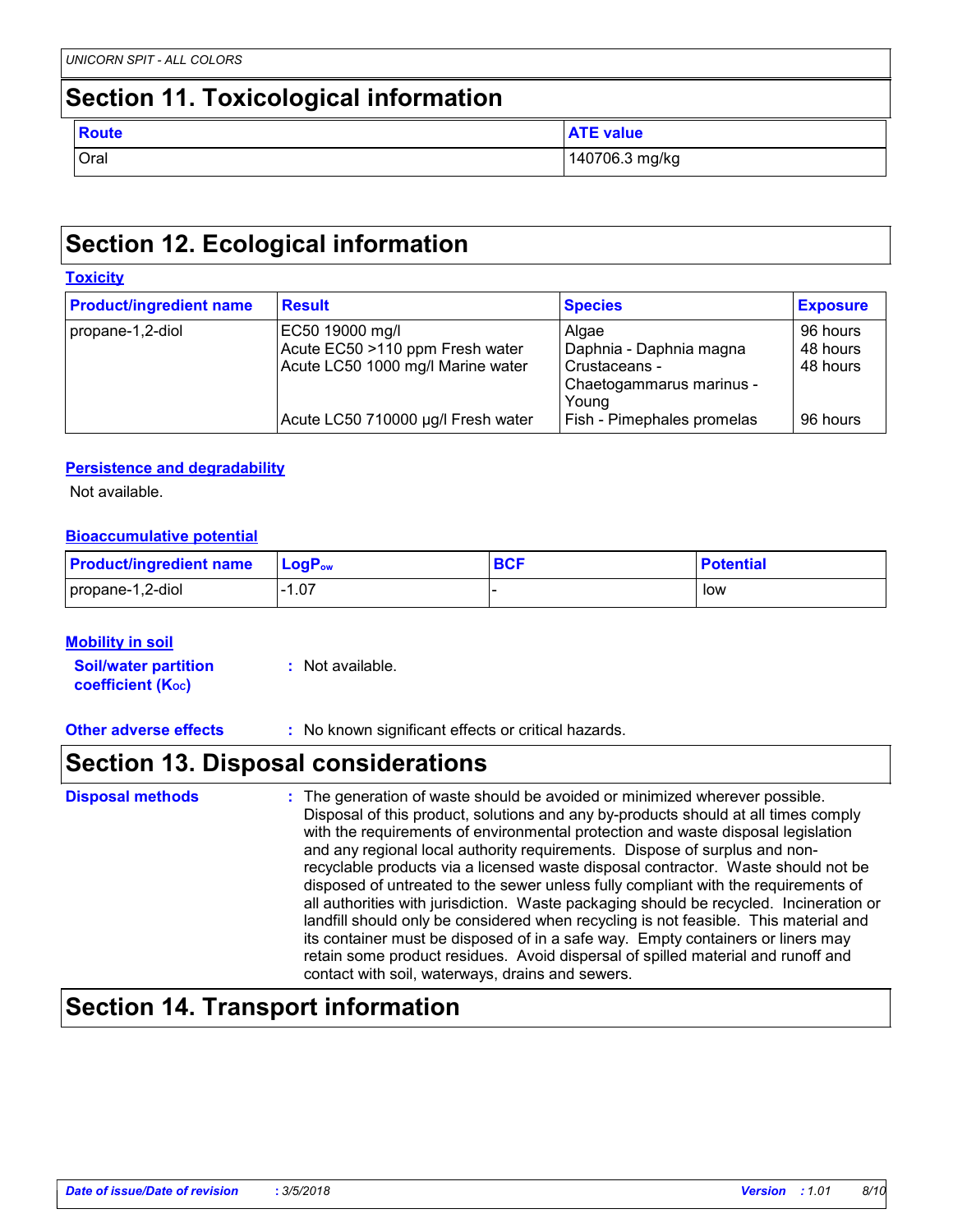# **Section 14. Transport information**

|                                      | <b>ADG</b>               | <b>ADR/RID</b> | <b>IMDG</b>              | <b>IATA</b>    |
|--------------------------------------|--------------------------|----------------|--------------------------|----------------|
| <b>UN number</b>                     | Not regulated.           | Not regulated. | Not regulated.           | Not regulated. |
| <b>UN proper</b><br>shipping name    |                          |                |                          |                |
| <b>Transport hazard</b><br>class(es) | $\overline{\phantom{0}}$ |                |                          |                |
| <b>Packing group</b>                 | $\overline{\phantom{a}}$ |                | $\overline{\phantom{0}}$ |                |
| <b>Environmental</b><br>hazards      | No.                      | No.            | No.                      | No.            |

**Special precautions for user** : Transport within user's premises: always transport in closed containers that are upright and secure. Ensure that persons transporting the product know what to do in the event of an accident or spillage.

**Transport in bulk according to Annex II of MARPOL and the IBC Code :** Not available.

### **Section 15. Regulatory information**

**Standard Uniform Schedule of Medicine and Poisons**

Not regulated.

**Model Work Health and Safety Regulations - Scheduled Substances**

No listed substance

**International regulations**

**Chemical Weapon Convention List Schedules I, II & III Chemicals** Not listed.

**Montreal Protocol (Annexes A, B, C, E)**

Not listed.

**Stockholm Convention on Persistent Organic Pollutants**

Not listed.

**Rotterdam Convention on Prior Informed Consent (PIC)**

Not listed.

#### **UNECE Aarhus Protocol on POPs and Heavy Metals**

Not listed.

#### **Inventory list**

| <b>Australia</b> | : All components are listed or exempted.                                             |
|------------------|--------------------------------------------------------------------------------------|
| <b>Canada</b>    | : All components are listed or exempted.                                             |
| <b>China</b>     | : Not determined.                                                                    |
| <b>Europe</b>    | : Not determined.                                                                    |
| <b>Japan</b>     | : Japan inventory (ENCS): Not determined.<br>Japan inventory (ISHL): Not determined. |